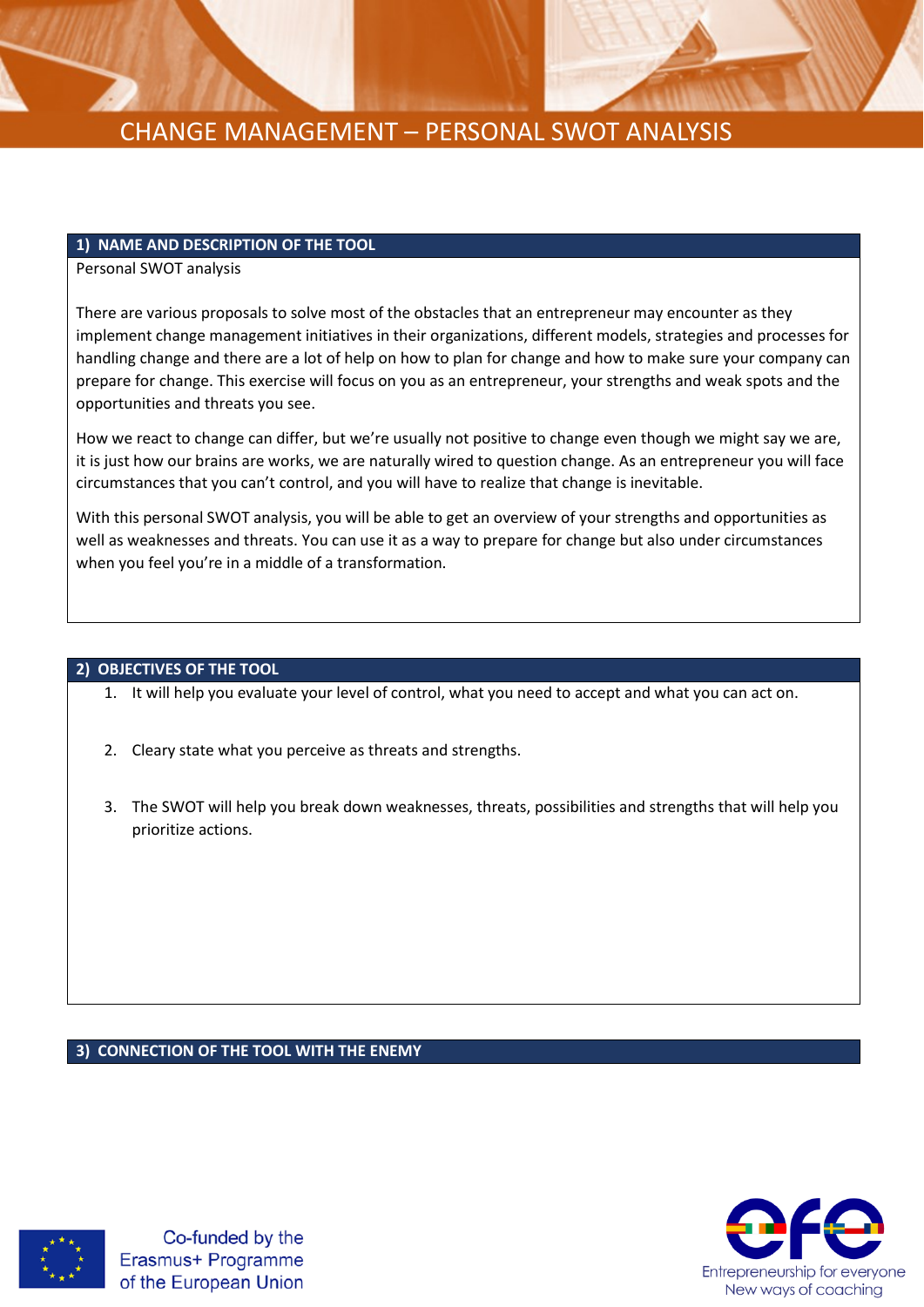As we discussed in the theory part the best tool that entrepreneurs can learn to manage the changes in their business is the knowledge needed to evaluate complex situations, communicate the changes clearly to the parties involved, and get the stakeholders' approval to initiate change processes without negatively affecting the leadership in the business. The foundation of that is to know your own weaknesses and strengths, to see threats and opportunities so that when change occur you know how you most likely will react and that can help you create a distance to the emotional reaction. Having a framework and creating a repeatable and adaptable process can save resources and help you identify opportunities instead of getting stuck with the potential threats.

### **4) RESOURCES & MATERIALS**

Paper, a pen and post it.

#### **5) IMPLEMENTATION OF THE TOOL**

**Step 1,** 2 minutes, draw a square with the four different headlines as the example below but bigger so that you have plenty of space.

**Step 2**, 30-60 minutes, you can do this exercise fast if you want, but the idea is for you to start reflecting so make sure you don't feel stressed while doing this. If you don't have 60 minutes to spare, you can start by answering and writing down your strengths. You can always come back to the exercise. Use post-its so that you easily can add, remove or change.



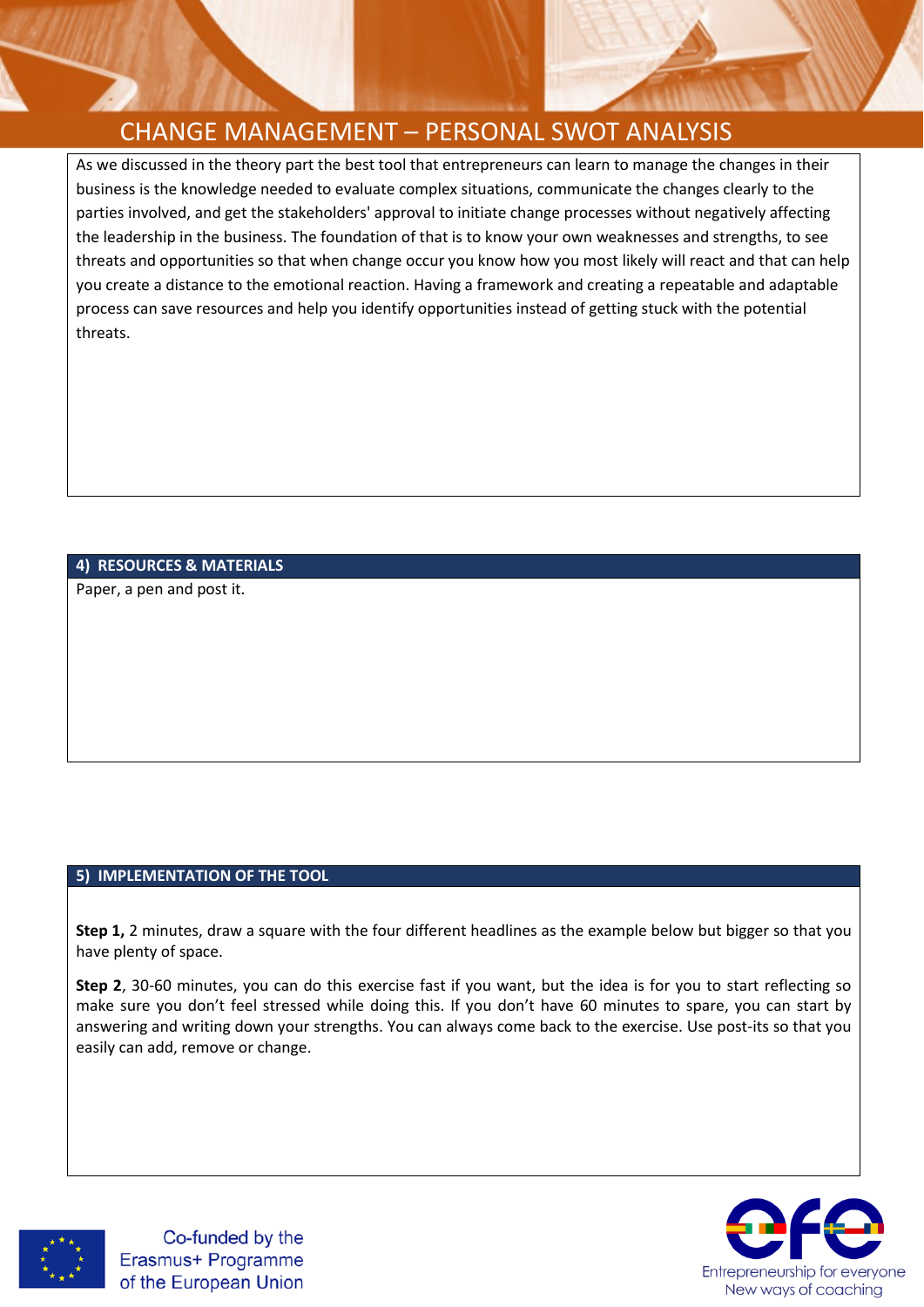# **Personal SWOT analys**

 $S =$ Strengths W= Weaknesses  $O =$  Opportunities **T= Threats** 

#### **Strengths**

Weaknesses

### **Opportunities**

**Threats** 

**Use the questions below as a guidance to help you fill in the four fields. General questions to consider,** 

How do you usually react to change? Positive/Negative? Behaviors? How do you react when too much change occurs around you? How does it feel?

**Strengths** 

What unique skills do you have (for example, skills, certifications, education, or connections)? How do you think you have developed these skills?



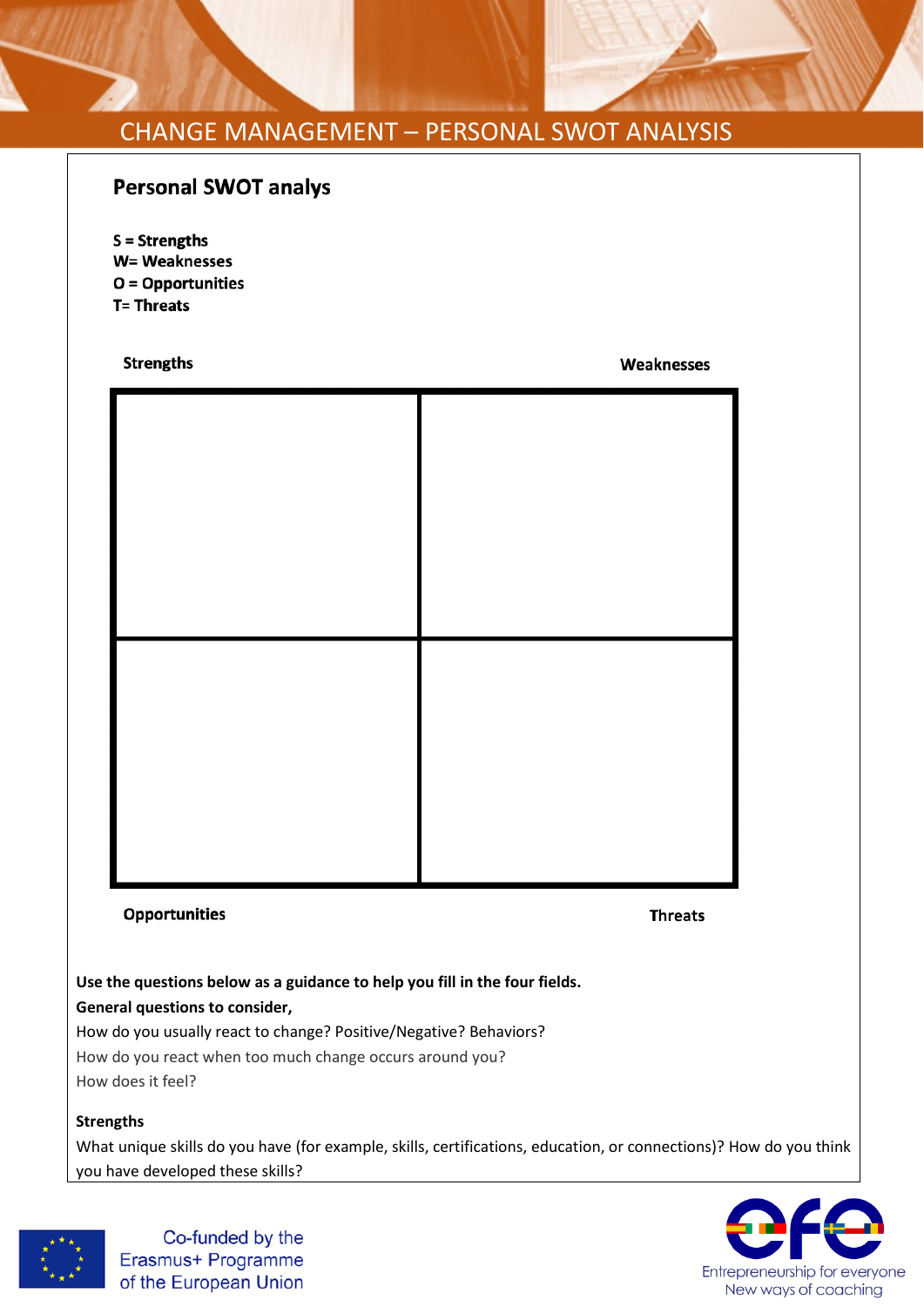What do people who know you see as your strengths? Of moments in your life, which ones had the most powerful impact? What changed? Which of your achievements are you most proud of? When was the last time you were worried about something changing in your life, and how did you handle it? What was successful with that? How did it make you feel the last time you felt you handled a situation that you couldn't control? Consider this from a personal/internal perspective and an external perspective. Do other people see strengths that you don't? **Weaknesses** What tasks do you usually avoid because you don't feel confident doing them? What will the people around you see as your weaknesses? What skills do you want to further develop? What are your negative work habits? Do you have personality traits that hold you back? For instance, fear of public speaking or need to control all

the time.

Again, consider this from a personal/internal perspective and an external perspective. Do other people see weaknesses that you don't?

## **Opportunities**

Is your industry growing? If so, how can you take advantage of the current market? Do you have a network of strategic contacts to help you, or offer good advice? What trends do you see in your company, and how can you take advantage of them? Are any of your competitors failing to do something important? If so, can you take advantage of that? Is there a need in your company or industry that no one is filling? Do your customers or vendors complain about something in your company? If so, could you create an opportunity by offering a solution?

Also, importantly, look at your strengths, and ask yourself whether these open up any opportunities – and look at your weaknesses, and ask yourself whether you could open up opportunities by eliminating those weaknesses.

### **Threats**

Define the threats you see the coming year. What obstacles do you currently face? Do you feel that something should change? What? Is there anything that competitors are doing that you should? Why is that? Could any of your weaknesses lead to threats?

Performing this analysis will often provide key information – it can point out what needs to be done and put problems into perspective.